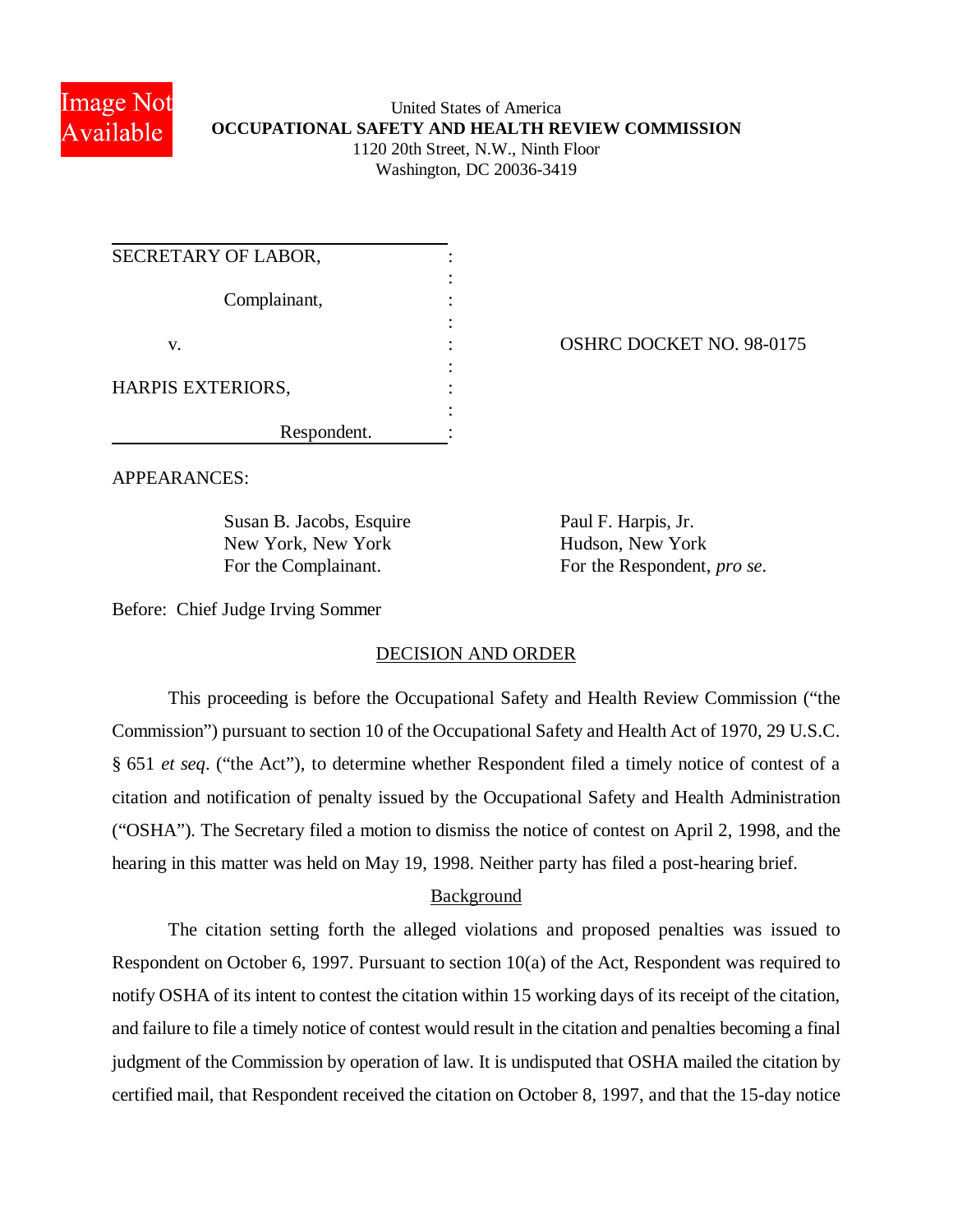of contest period ended on October 30, 1997. It is also undisputed that Respondent did not file a notice of contest until it received a letter from OSHA dated December 10, 1997, advising that the penalties reflected in the citation were past due; Respondent's notice of contest letter to the Commission was not dated, but the Commission received it on January 5, 1998. (Tr. 5-15; C-1-5).

#### Discussion

The record plainly shows that Respondent did not provide notice of its intent to contest the citation and proposed penalty until after the expiration of the 15-working-day period. The issue to be resolved in this case is whether the untimely filing may be excused under the circumstances. An otherwise untimely notice of contest may be accepted where the delay in filing was caused by deception on the part of the Secretary or by the Secretary's failure to follow proper procedures. An employer is also entitled to relief under Federal Rule of Civil Procedure (60)(b)(1) if it establishes that the Commission's final order was entered as a result of "mistake, inadvertence, surprise, or excusable neglect," or under Federal Rule of Civil Procedure (60)(b)(6) for "any other reason justifying relief," including mitigating circumstances such as absence, illness, or a disability which would prevent a party from protecting its interests. *Branciforte Builders, Inc.*, 9 BNA OSHC 2113 (No. 80-1920, 1981). There is no contention and no evidence that the Secretary acted improperly in this matter; rather, Respondent is requesting, in effect, that its untimely filing of the notice of contest be excused on the basis that it was unaware of the 15-day filing requirement.

Paul Harpis, Respondent's sole owner, testified that his construction company has been in business for three years, and that the largest number of employees he has had, including himself, is six; he further testified that he has an office but not a secretary, and that he himself takes care of all of the company's billing and contracting. Harpis said that the late filing was an oversight due to his misreading the citation, but that he did not ignore the citation; based on his testimony and on C-5, his notice of contest letter, he abated the cited conditions within 48 hours and also made numerous contacts with OSHA and the Commission in an effort to resolve this matter. (Tr. 16-19).

The cover letter to the citation issued to Respondent states, in the first paragraph, as follows:

You must abate the violations referred to in this Citation by the dates listed and pay the penalties proposed, unless within 15 working days ... from your receipt of this Citation and Notification of Penalty you mail a notice of contest to the U.S. Department of Labor Area Office at the address shown above. Please refer to the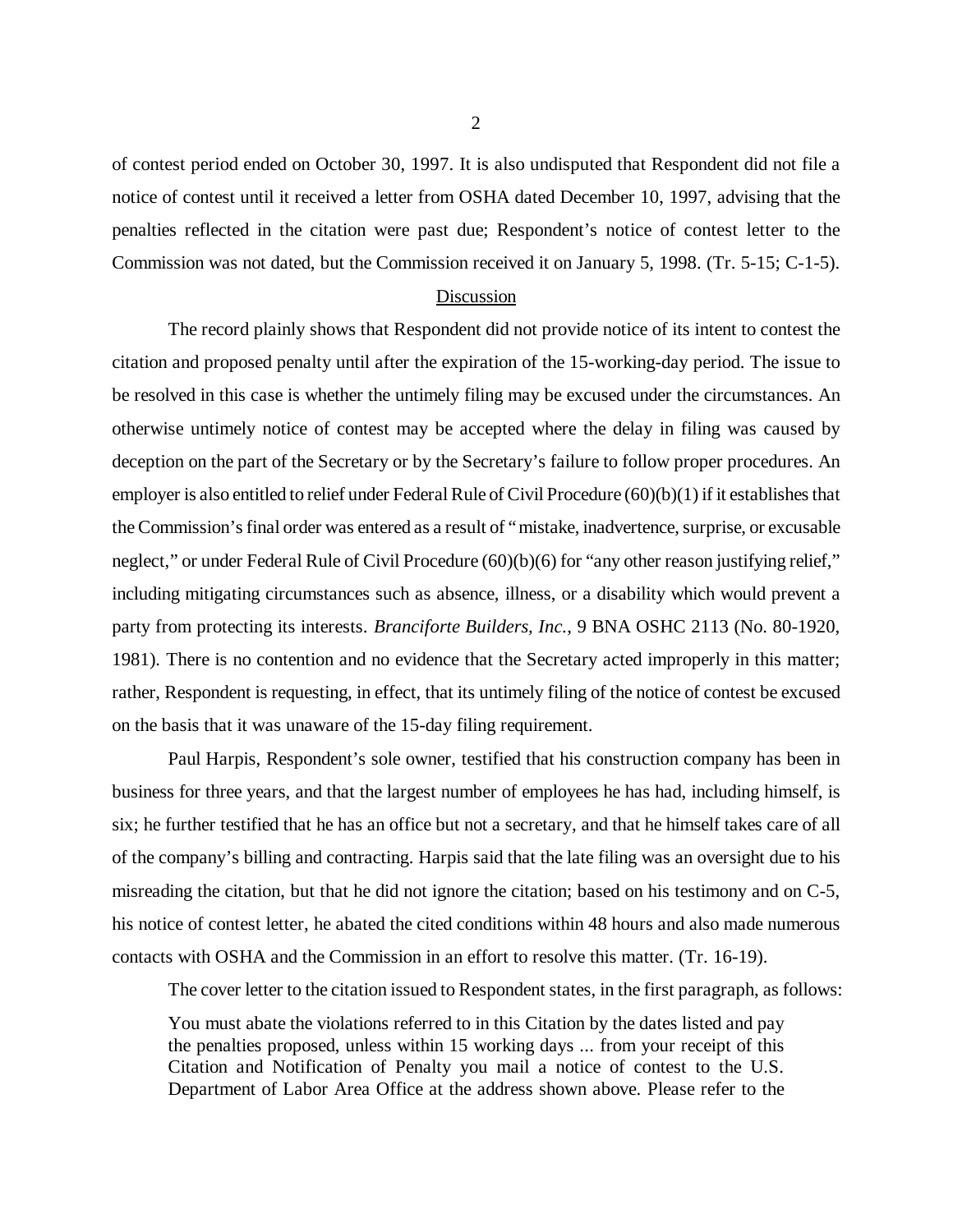enclosed booklet (OSHA 3000) which outlines your rights and responsibilities and which should be read in conjunction with this form.

In addition, page 2 of the cover letter has a paragraph which provides as follows:

**Right to Contest** - You have the right to contest this Citation and Notification of Penalty. You may contest all citation items or only individual items. You may also contest proposed penalties and/or abatement dates without contesting the underlying violations. **Unless you inform the Area Director in writing that you intend to contest the citation(s) and/or proposed penalty(ies) within 15 working days after receipt, the citation(s) and the proposed penalty(ies) will become a final order of the Occupational Safety and Health Review Commission and may not be reviewed by any court or agency.**

The Commission has held that the OSHA citation "plainly state(s) the requirement to file a notice of contest within the prescribed time period," and that the OSHA 3000 booklet accompanying the citation "provide[s] additional, straightforward explanations." <sup>1</sup> *Roy Kay, Inc.*, 13 BNA OSHC 2021, 2022 (No. 88-1748, 1989); *Keefe Earth Boring Co.*, 14 BNA OSHC 2187, 2192 (No. 88- 2521, 1991). The Commission has additionally held that ignorance of procedural rules due to inexperience in OSHA matters does not constitute excusable neglect for purposes of Rule 60(b) relief. *Roy Kay, Inc.*, 13 BNA OSHC 2021, 2022 (No. 88-1748, 1989). Finally, the Commission has held that an employer "must bear the burden of its own lack of diligence in failing to carefully read and act upon the information contained in the citations," and that Rule 60(b) cannot be invoked "to give relief to a party who has chosen a course of action which in retrospect appears unfortunate or where error or miscalculation is traceable really to a lack of care." *Acrom Constr. Serv.*, 15 BNA 1123, 1126 (No. 88-2291, 1991); *Roy Kay, Inc.*, 13 BNA OSHC 2021, 2022 (No. 88-1748, 1989).

Based on the foregoing and the facts of this case, Respondent is not entitled to Rule 60(b) relief. The citation itself clearly warned that the citation and penalties would become a final, nonreviewable order unless a written notice of contest was timely filed, and this warning is also set forth in the OSHA 3000 booklet which accompanied the citation. Moreover, CO Wigger testified that he advised Paul Harpis of the 15-day notice of contest filing period at the closing conference after the inspection. (Tr. 8). I have noted the statements of Harpis that the cited conditions were promptly

<sup>&</sup>lt;sup>1</sup> According to Paul Wigger, the OSHA compliance officer ("CO") who inspected the site, the practice of his area office is to send an OSHA 3000 booklet with the citation. (Tr.8-9).